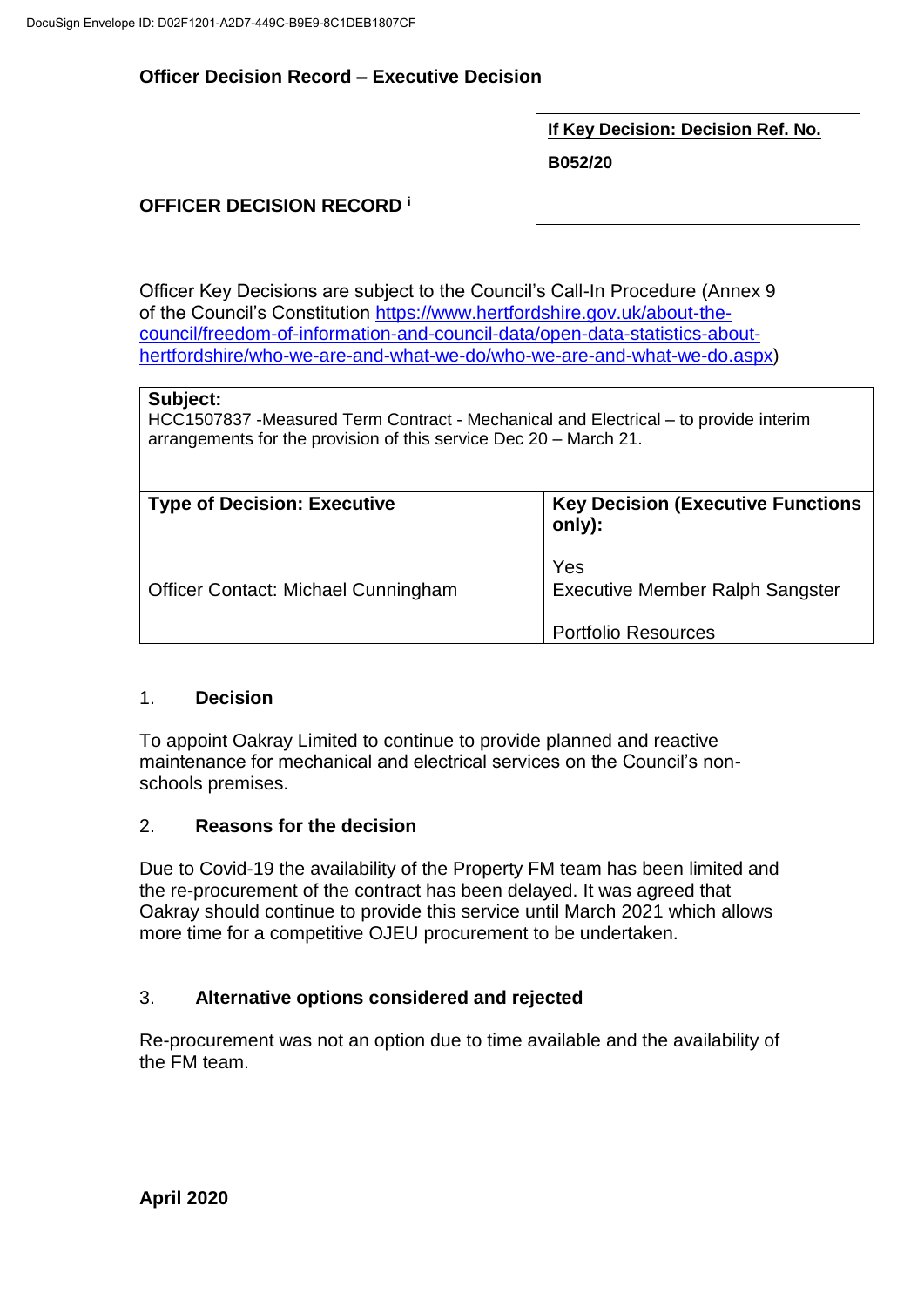4. **Consultation** *(see Summary of Requirements below)*

**Was any Councillor consulted? Yes If yes:** (a) Comments of Executive Member No comment

(b) Comments of other consultees

### 5. **Any conflict of interest declared by a councillor who has been consulted in relation to the decision**

 *(If a Councillor declares a conflict of interest DO NOT PROCEED without seeking advice from Democratic Services or Legal Services).* 

### 6. **Following consultation with the Executive Member I am proceeding with the proposed decision.**

| Signed: $\int_{\frac{6A804206E8FAA54}{6A804206E8FAA54}}^{\text{Docussigned by:}}$ |  |
|-----------------------------------------------------------------------------------|--|
| Title: Assistant Director - PropertDate:                                          |  |
|                                                                                   |  |

Copies of record to:

- All consultees
- hard & electronic copy (if required to be made available for public inspection) to Democratic Services Manager - Room 213 County Hall.<sup>ii</sup>

**Summary of Requirements to Inform/Consult Councillors**

**April 2020**

 $\overline{a}$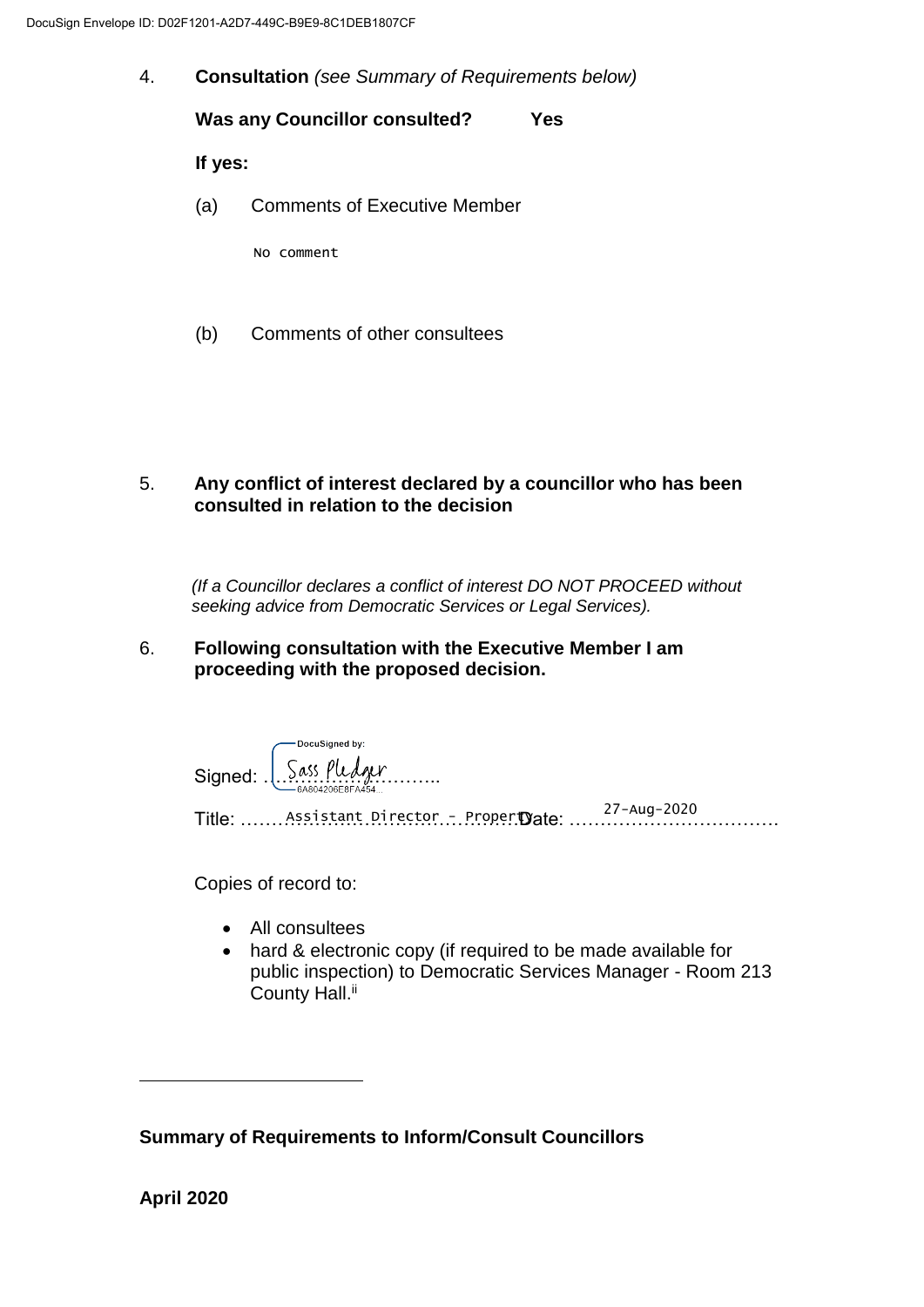| Significance of Proposed Action   Controversial |           | <b>Relevant Councillor(s) to be Consulted</b>                                      |
|-------------------------------------------------|-----------|------------------------------------------------------------------------------------|
| Technical/Professional/                         | <b>No</b> | No need to inform or consult councillors                                           |
| Routine                                         |           |                                                                                    |
| Technical/Professional/                         | Yes       | <b>Executive Functions:</b>                                                        |
| Routine                                         |           | Consult relevant Lead Executive Member and,<br>where appropriate, Local Councillor |
|                                                 |           | <b>Non-Executive Functions:</b>                                                    |
|                                                 |           | Relevant Committee Chairman and, where<br>appropriate, Local Councillor            |
| Local                                           | <b>No</b> | <b>Executive Functions:</b>                                                        |
|                                                 |           | Inform Lead Executive Member and Local<br>Councillor                               |
|                                                 |           | <b>Non-Executive Functions:</b>                                                    |
|                                                 |           | <b>Inform Local Councillor</b>                                                     |
|                                                 |           |                                                                                    |
| Local                                           | Yes       | <b>Executive Functions:</b>                                                        |
|                                                 |           | <b>Consult Lead Executive Member and Local</b><br>Councillor                       |
|                                                 |           | <b>Non-Executive Functions:</b>                                                    |
|                                                 |           | <b>Consult Local Councillor</b>                                                    |
|                                                 |           |                                                                                    |
| <b>General or County-wide</b>                   | <b>No</b> | <b>Executive Functions:</b>                                                        |
|                                                 |           | Consult relevant Lead Executive Member (s)                                         |
|                                                 |           | <b>Non-Executive Functions:</b>                                                    |
|                                                 |           | <b>Consult relevant Committee</b>                                                  |
|                                                 |           | Chairman                                                                           |
|                                                 |           |                                                                                    |
| General or County-wide                          | Yes       | <b>Executive Functions:</b>                                                        |
|                                                 |           | Consult relevant Lead Executive Member (s)                                         |
|                                                 |           | and the Leader of the Council                                                      |
|                                                 |           | <b>Non-Executive Functions:</b>                                                    |
|                                                 |           | <b>Consult relevant Committee Chairman/Leaders</b><br>all Political Groups         |
| <b>April 2020</b>                               |           |                                                                                    |